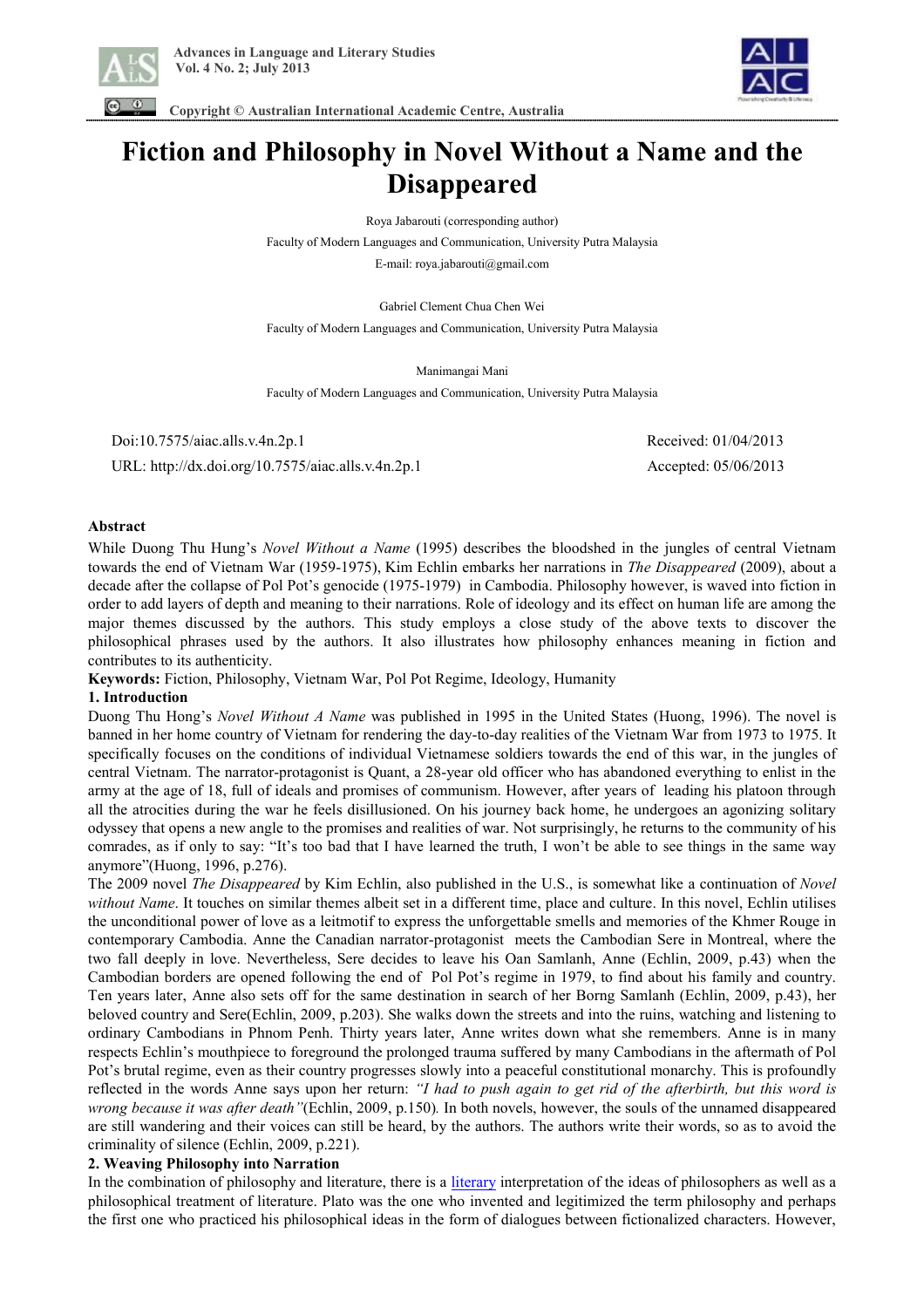many writers and philosophers later continued to weave philosophical thoughts and phrases into various forms of genres in literature(Nightingale, 2000, p.14-16).

On the other hand, Patric Suppes believes that a philosophical understanding of meanings in phrases does not occur on the surface level or the second dictionary meaning of the words (Suppes, 2009, p.160). He asserts that since the 'understanding' of this deep level of meaning is based on the inner workings of the human mind, it becomes rather associative (Suppes, 2009, p.160). In other words, this level of meaning becomes highly dependent on the context of a literary work and its author's way of inserting it. Even more so, the interpretation depends on the readers' perceptions. Aristotle goes further by saying that the reader's understanding of the text, notably poetry, carries its last and genuinest meaning (Jabarouti, Shariat, & Shariat, 2013, p.27). Although Suppess identifies the use of multiple meaningful phrases only to poetry as aforementioned, it can also be found in other genres of literature particularly when the author is trying to convey his thoughts beyond the dictionary meanings of words. Christine Brooke-Rose states the same idea by affirming that the philosophical thought is pushed into an ordinary "narrator/character dichotomy that merely replaces the author/ character dichotomy and harks back to the author as God, present and authoritative and omniscient in his text". She distinguishes philosophical phrases based on how readers try to put unspeakable thoughts and feelings into speakable forms of discourse (Nash, 1994, p.172). She also adds that this notion of hidden thought, which is yet to be perceived and accepted by the reader, is an issue that has been fascinating philosophers and scholars for a long time. Love, life, death, power, humanity, the status of humans in creation, among others are some of the major hidden thoughts in many literary works, a great number of which, if not all, can be found in both the selected texts, namely *Novel without Name* (Huong, 1996) and *The Disappeared* (Echlin, 2009).

In these two novels, the writers use philosophical phrases and sentences to convey their ideas about inborn qualities and the aftermath of war, focusing on such experiences as loss, displacement, damage and ruin. In both novels, the writers create contrasts between the subjects of ideologies and those who enforce them as well as between the unlimited thirst of the minority for absolute power and the subjugation of the masses. However, the writers tend to draw such comparisons based on a particular angle from which they look at these themes. In *Novel without Name*, Huong uses war as the setting and takes the reader along with the narrator-protagonist into the heart of bloodshed and killing to see how the Communist ideology, ignorance, and lust for power can turn the "intact" human being into either targets or instruments of death. She also shows that man is capable of being reduced to a mere animal amidst the urge to subside his most basic needs of sleep, food and sex. Throughout the novel, the reader can feel the warmth of blood gushing forth from the fresh wounds of the soldiers. Their cries, often of pain and agony, in addition to disappointment, if not dissent, can still be heard. Except for a few cases, in *Novel without Name* (Huong, 1996)*,* dead bodies in varying stages of decomposition are frequently present in the narrative as the reader follows the protagonist into the heart of the jungle. Contrastingly, in The *Disappeared* (Echlin, 2009), the narrator arrives far later and takes the reader to the streets and museums to feel the strange ghostly absence just by watching the skulls. However, the author foregrounds similar topics of the role and power of ideology in controlling the subjects, and re-enforcing the masters. She also explores human psychology in reaction to both losses and remains. In this novel the reader realises and is explicitly reminded that time is not always a healer.

However, both Huong and Echlin use symbolic descriptions, objects and sounds as well as phrases to reflect their intended themes with astounding clarity. The philosophical phrases involved in both works have added levels of meaning and depth to the simple rendering of historical events as well as the feelings of the characters. All the same, the narrations, settings and characters have contributed to the understanding of the philosophical themes of the authors. This is how the moment of birth, the sweet song of love, the comfort of support and the never ending bouncing of death can be heard in "*Bong, bong. Bong, bong. Bong bong…*"(Huong, 1996, p.194).

#### **3. Ideology**

According to Teun A. van Dijk (Van Dijk, 2004), ideology is mainly used in communications and social sciences; however, in everyday use it is referred to as the rigid partisan ideas of others. As he further clarifies, this notoriety falls back on Marx and Engels, who called ideologies "forms of false consciousness'(Van Dijk, 2004, p.728).

Nevertheless, throughout much of the 20th century, especially in Southeast Asian countries, the concept and notion of ideology persisted with notorious connotations and concertpractices. "We have the truth, they have ideologies" (Van Dijk, 2004, p.728); in this way many of the ideologies trigger prolonged and polarised wars as well as struggles between 'Us' and 'Them'. The Communist ideology in both novels is mainly highlighted for its 'dominant' nature. As Teun A. van Dijk (Van Dijk, 2004) also hints, this ideology plays a significant role in "the legitimization of power abuse" (Van Dijk, 2004, p.729) by the minority of the elites who wanted to take the control over the majority and its advantages. The ideology of the Khmer Rouge in Cambodia also began from the Communism of the Vietnamese and later evolved into the "Dark Years" through the espousal of the ethics and ideologies of its leader Pol Pot (Mysliwiec, 2003, p.107). As Teun A. van Dijk (Van Dijk, 2004) asserts in his article, Bourdieu calls ideology the symbolic power and the legitimacy of those who produce discourse, with an emphasis on the subsequent social conditions. Ideology is also manifested in the form of opposition or resistance; in fact it is basically the fundamental interest of a social class that wants to gain power. In addition, ideologies share similar characteristics and are contributed by language as they need to reside in the long term social memory. This kind of knowledge and attribute shared by a ceryain group is generally "presupposed to be the truth" and are turned into mental models of the community (Van Dijk, 2004, p.730). The Khmer Rouge regime and the Communists of Vietnam also invented new terms, such as "forge" (*lot dam*) meaning "instruments" (Weitz, 2009, p.156), to refer to the people. In *The Disappeared* (2009), Echlin refers to these mental models and mottos, such as "To keep you is no benefit. To destroy you is no loss" (P.88). As Teun A. van Dijk puts it, "using an ideology is like being able to use a language without being able to formulate the grammar of that language".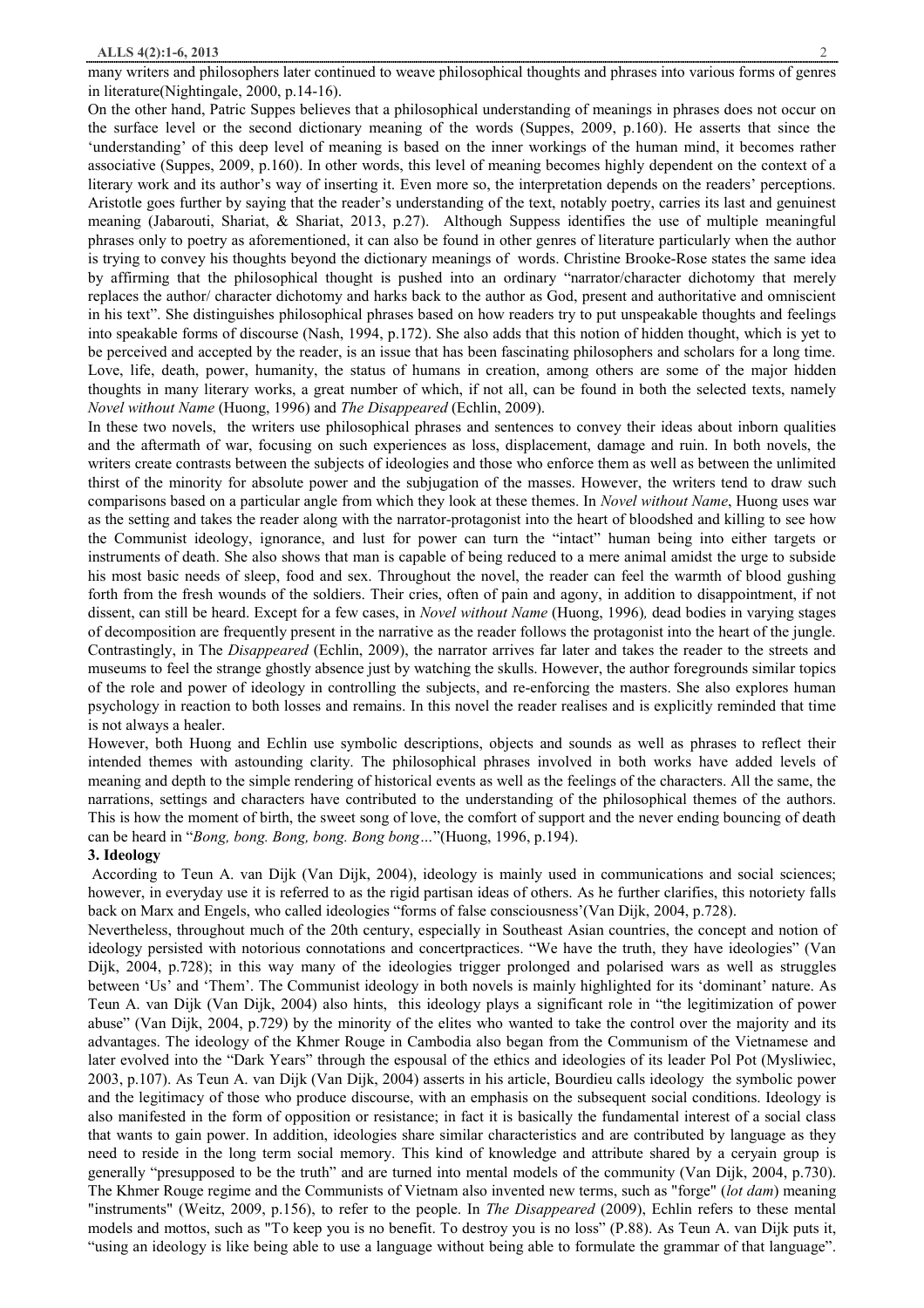Both Communists and Khmer Rouge members, as presented in the novels, rarely have full control over and understanding of their discourses and practices. In a nutshell, ideology provides the subject with a self-image and attempt to turn them into self-controlled images. After being indoctrinated, neither the Vietnamese Communists nor the Khmer Rouge soldiers can cease to become communists or socialists overnight; ideologies continue to shed their shadow over their entire lives. However, from the beginning the authors use philosophical phrases to indicate this fact.

Beginning with the title, *Novel Without a Name* (Huong, 1996) suggests the types of ideas, phenomena and events that it involves: Things that are too bad, too disastrous to be named; a narration that is too all-encompassing that cannot be given a single title; an abstract ideal that triggers a concrete prolonged fatality, the annihilation of humanity and the subversion of the purpose of creation. *Novel Without a Name* (Huong, 1996) is also paradoxically a novel that gives particular attention to the selection of the names it includes, such as "the Gorge of Lost Souls"(Huong, 1996, p.2), "the Valley of the Seven Innocents", the battle of "Waves of the Red River" (Huong, 1996, p.207). Duong Thu Huong begins the novel where an anonymous character hears the mournful sobs and howls of the wind in the darkness of the night and ends when the same character hears the familiar mournful chant, and watches the spreading colour of blood.

On the other hand, *The Disappeared* (Echlin, 2009) directly refers to the aftermaths of a genocidal regime in the past, during which numerous people disappeared. Although Kim Echlin (Echlin, 2009) does not specifically state it, she is so much concerned that they should be remembered by future generations fortunate enough to be spared first-hand experiences of such atrocitites. The author gives a name and identity to the nameless masses of victims and investigates the intangible yet significant entities that have disappeared even among the survivors, such as their sense of individuality, courage and humanity. As the title implies, the novel looks at a fatal phenomenon from outside, and as we later find out, from the point of view of an outsider. Contrastingly, the narration beings with a name, which is neither significant nor symbolic. It begins with the name of an ordinary driver from the crowd of drivers in the Russian market in Cambodia, and continues to fill the novel novel with the names of many ordinary Cambodians. Moreover, man odd sobriquets are symbolically capitalised for further emphasis, such as "Can't Quit", "Blues"(Echlin, 2009, p.3) and "No Lie"(Echlin, 2009, p.4). In the story, the protagonist presents death and loss by persistently pointing to parts of the human body throughout the narrative: "the light in Mau's eyes", the "bones" (Echlin, 2009, p.3) of the dead after thirty years, and "your voice" that still can be heard. To put it in Anne's words, "our disappeared where every everywhere, irresistible, in waking in sleeping"(Echlin, 2009, p.120).

#### *3.1 Birth of Ideology*

The unnamed short fat character on the train, who nevertheless holds a very high position in the Vietnamese government, discloses the truth behind the birth of any ideology and ideal. As he puts it, "civilization is a long difficult journey, and we don't have much time. Life is short. We've got to find another way… that's exactly what being in power is all about"(Huong, 1996, p.160). As one of its major characteristics, a civilized society supplies all citizens with equality, however, for an even better life one must be smart enough to find a shorter and faster way to gain power over the others. As the fat man continues, "the ultimate pleasure: the gratification of power. Money. Love (Huong, 1996, p.162), presupposes the position of authority. Later he explicitly states that lies and tricks are the shortcuts to power and ultimate gratification: "guaranteeing a small number of people a civilized existence, why, there is nothing easier" (Huong, 1996, p.162). Finally the author makes him confess the authorities' manipulation of the public using the power of language: "the word comrade can mean anything. From a linguistic point of view, it is a lie. From a historical point of view it's an adaptation, and from a practical angle, well, it's just a leader's trick" (Huong, 1996, p.159). Put it differently, by creating ideals for ordinary people, the smarter minority use their strength and talent to obtain an absolute power over them. "That's the art of governing. Spreading the word…the less it is true, the more we need to believe in it" (Huong, 1996, p.161) . Patriarchal songs, revolutionary thoughts, school text books and intellectuals who get paid for it are the various ways of spreading the word.

In *The disappeared* (2009), the author looks at the same issue but from the perspective of subject majorities, namely the Cambodian people. As Anne describes, "people showed peculiar courage, by gathering, by listening, seduced by the possibility of a different life"(Echlin, 2009, p.156). She explains how the minorities are trying to sensationalise the public, and how intellectuals have been employed to rationalize their ideas. This statement also explains the way ideologies are spread in the societies. In the post-Pol Pot period, the Opposition group start promising better ways of life, while in reality they are preparing the ground to build up their own institutions of power.

# *3.2 Targets of ideology*

"That ideal, well, the kids need it. And it's all we need to turn them into monks, soldiers, or cops. And it worked, whether it was the revolutionary uniform or nationalist police cap" (Huong, 1996, p.160). Needless to imply, the author puts the exact words into the mouth of the government official, to tell the readers about the main targets of the ideology. With their minds still fresh and eager, the youth's perceptions are fertile for indoctorination, while adults have already been tainted or enlightened. Older people, therefore, are likely to be more problematic and rebellious, whereas younger ones are naturally full of hopes and dreams of a promising future. This future, as the author implies, is alluringly sketched in such words as "comrade" or disguised in "the revolutionary uniform".

In *The Disappeared* (2009), Echlin puts the words directly into the mouth of the targets of ideologies, namely the "kids". Anne learns from Sokha, Serey's younger brother, that children were separated from their parents to live and to be trained in children units, where they would be called "Young Comrades"(Echlin, 2009, p.125). Those children were forced to confess every night, about anything that could hinder Khmer Rouge's revolution. Sokha describes how his false report caused the death of a weak boy in the children's camp. To make matters worse, after describing the scene in which the boy's body parts were thrown into the paddy fields as fertilizer, Sokha leans back, closes his eyes and whispers a song: "We children love Angka limitlessly, The light of revolution, equality and freedom shines gloriously,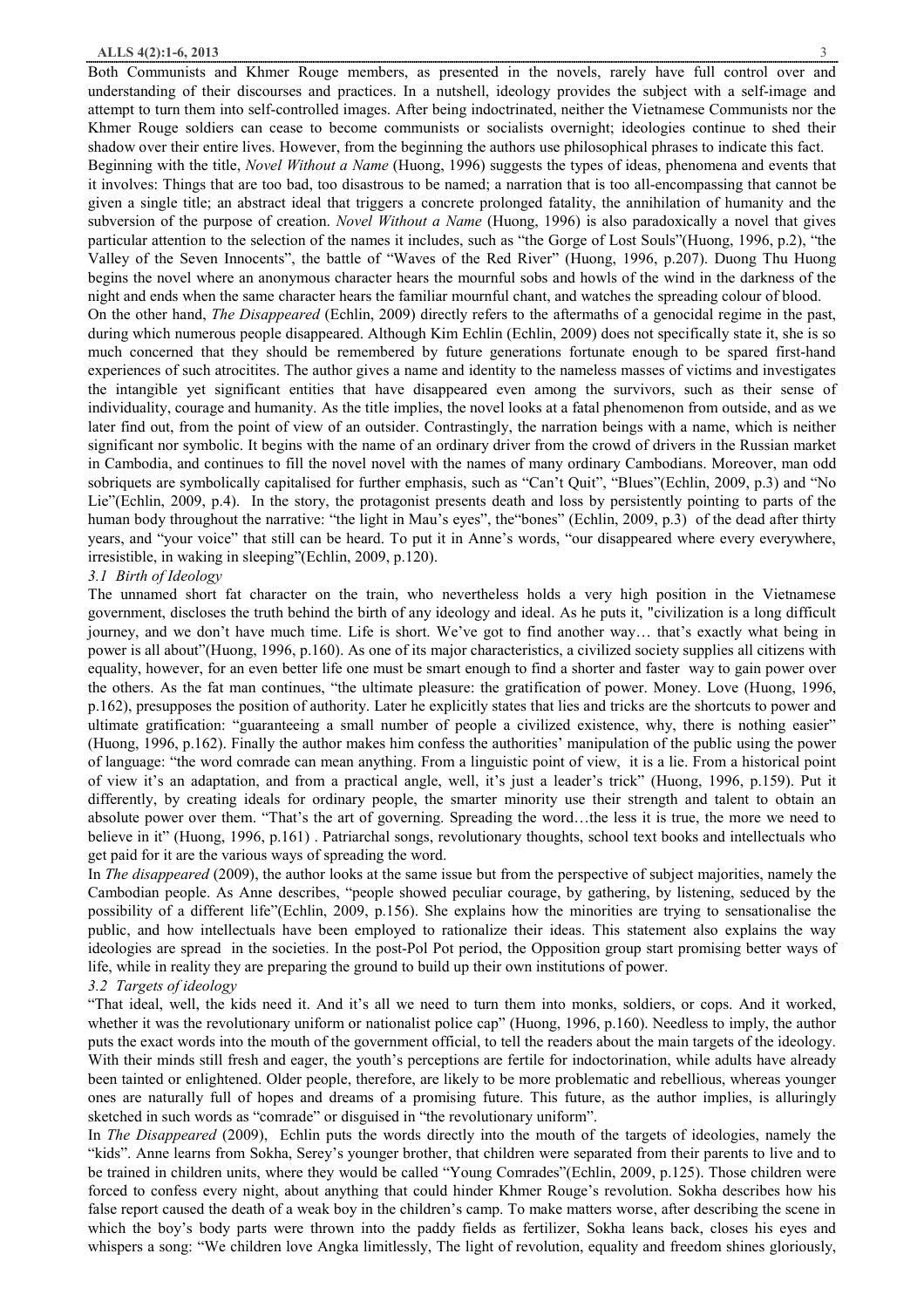Oh Angka we deeply love you, We resolve to follow your red way". There is no better way, for an author, to insert her message into the narrative. Sokha had been transferred into a self-controlled instrument of the Angka organization, a "young comrade" who could coldly walk in the bloody "red" way of Angka (Echlin, 2009, p.125).

## *3.3 Death of ideology*

"Words are like everything else in life, they are born, they live, they age and they die"(Huong, 1996, p.161). Duong has already explained how ideologies are born and spread around by intellectuals and cultural carriers. Now, she describes the way idealised and idolised words perish or die away. As she implies, by the passage of time and witnessing the consequences, people discover the untrue and dishonest nature of the promises of ideologies. This may be another reason why the author has not chosen a name for her novel; a novel without a name is not one that once came in vogue and may later fall out of trend. A novel without a name is something to be there forever. But in this novel, she refers to many "Comrades' Chants" that once motivated young Vietnamese soldiers, and describes them as "words that flowered, bore fruit" in the early years of the Vietnam War. Yet in the final years, Quant, the narrator-protagonist sheds light onto their real nature: "Arrows. Crosses. Tinley lines and dots. A map so detailed, so meticulously drawn. So useless" (Huong, 1996, p.167). So useless are all the promises and words of Socialism or Communism that have generated the Vietnam War. Even worse, it is "impossible to make out anything" (Huong, 1996, p.167) of them. They are only a bunch of empty words that have begun to fade, to "wither" (Duong 161), to "rot faster than [any false] love" (Huong, 1996, p.160) and turn into "mouldy old memories" (Huong, 1996, p.160). To put it another way, he asserts that "Amnesia doesn't have ideology" (Huong, 1996, p.160). Ideologies are too shallow, too wordy and too false to be worth residing deep within the spirit of man, though on the other hand, they are too dishonest and too agonising to the point that they leave nothing for humankind, except mental suffering and loss.

Echlin (2009) also explicitly states that the truth will finally show itself up and put an end to the lies of ideology. "Three things cannot be hidden, the sun, the moon and the truth" (Echlin, 2009, p.189). Nevertheless, she is more pessimistic, or realistic in her proclamation; she believes truth will finally show up but only when it is too late. According to Huong, Truth turns up after it has brought about loss, when "bones work their way to the surface" (Huong, 1996, p.3). As Will puts it, "the truth will set you free, but it will first piss you off" (Huong, 1996, p.74).

## **4. Leftovers of the ideology**

Nameless humanistic disasters of the Vietnam War, the disappeared people of the Cambodian Genocide and their still unresolved aftermaths could at one time be rationalised by means of the ideologies that have triggered them. Regardless of how they were implied, they have claimed victims at various levels. On the one hand, they have committed atrocities against non-military people and civilians by literally taking their lives, and on the other, they have brought irretrievable omissions and absences into the lives of the survivors, leaving them to mourn the loss of their loved ones as well as the loss of humanity and humanness on the whole. Both Duong (Huong, 1996) and Echlin (Echlin, 2009) attempt to disclose the depths and layers of these losses by means of the philosophical words and manners of their characters. *4.1 Loss of humanity* 

"This war was a paradise for them. They lived well, always satisfied. We offered them unlimited blood. This was a meager tax compared to the tribute the bombs claimed from us" (Huong, 1996, p.69). When reading the first sentence of the above statement, every familiar reader is reminded of the promises of the Communist Party to the Vietnamese. Undeniably, the promise in question refers to that of Vietnam becoming a paradise for its citizens by the end of the war. Yet the above statement ends up to be an irony. As the reader progresses, it is revealed that Quant the narrator is referring to the nest of fleas he spots in the bunker's roof beams. Unlimited number of casualties in the war has offered fleas enough blood to feed on and subsequently prosper. Nevertheless, as he asserts, this amount of blood is nothing compared to the damages wrought by firearms and explosives used in the battlefields. In fact, Duong is implying through the fleas that the promises of Communism is better at serving non-humans instead of human beings. She uses the same sense of irony by calling a battle triumphal when it had been so fatal: "This battle was a triumph. It was called " Waves of the Red River"" (Huong, 1996, p.207). Also, by saying that "bullets may miss people, but no one dodges a bullet" (Huong, 1996, p.207), Duong implies the same idea. In addition, she indicates that human faith in times of war is no longer a matter of choice, but in fact a matter of chance. In the midst of violence, people have no way running away from death. In other words, death is the only product of war.

In *The Disappeared* (Echlin, 2009), Anne indicates the same agonizing fact by simply describing the emotional status of people: "It was ordinary that people were missing in this place. As ordinary as missing an arm or a leg"(Echlin, 2009, p.62). Hence, the question that immediately comes into the mind of the reader is, "what number of losses might result in such indifference to death among the Cambodians?" As Sere continues, "there was no one to witness us and so we were witnessed by the nameless missing and by the generations to come" (Echlin, 2009, p.94). This account reveals the high number of deaths and killings during the merciless regime of Pol Pot. This loss is so severe to the extent that there is nobody left to witness the brutality and crimes of the government; in fact, people only hope that they will be remembered well into the future.

## *4.2 Loss of humanness*

In *Novel Without a Name* (1995), we read about Quant's father that "the only way he did not starve, was by imitating his neighbours" (Huong, 1996, p.117). His father's lifestyle has changed after returning from the Anti-French Resistance. Thereafter, he is not capable of making a living inasmuch the same way as the other villagers. To make matters worse, he is not even able to sympathise with or understand his family members. Quant says "my father had neither the strength nor the motivation to do much" (Huong, 1996, p.117). Quan's father is the perfect embodiment of the people who have been indoctrinated by the authorities and have turned into their self-monitored instruments. War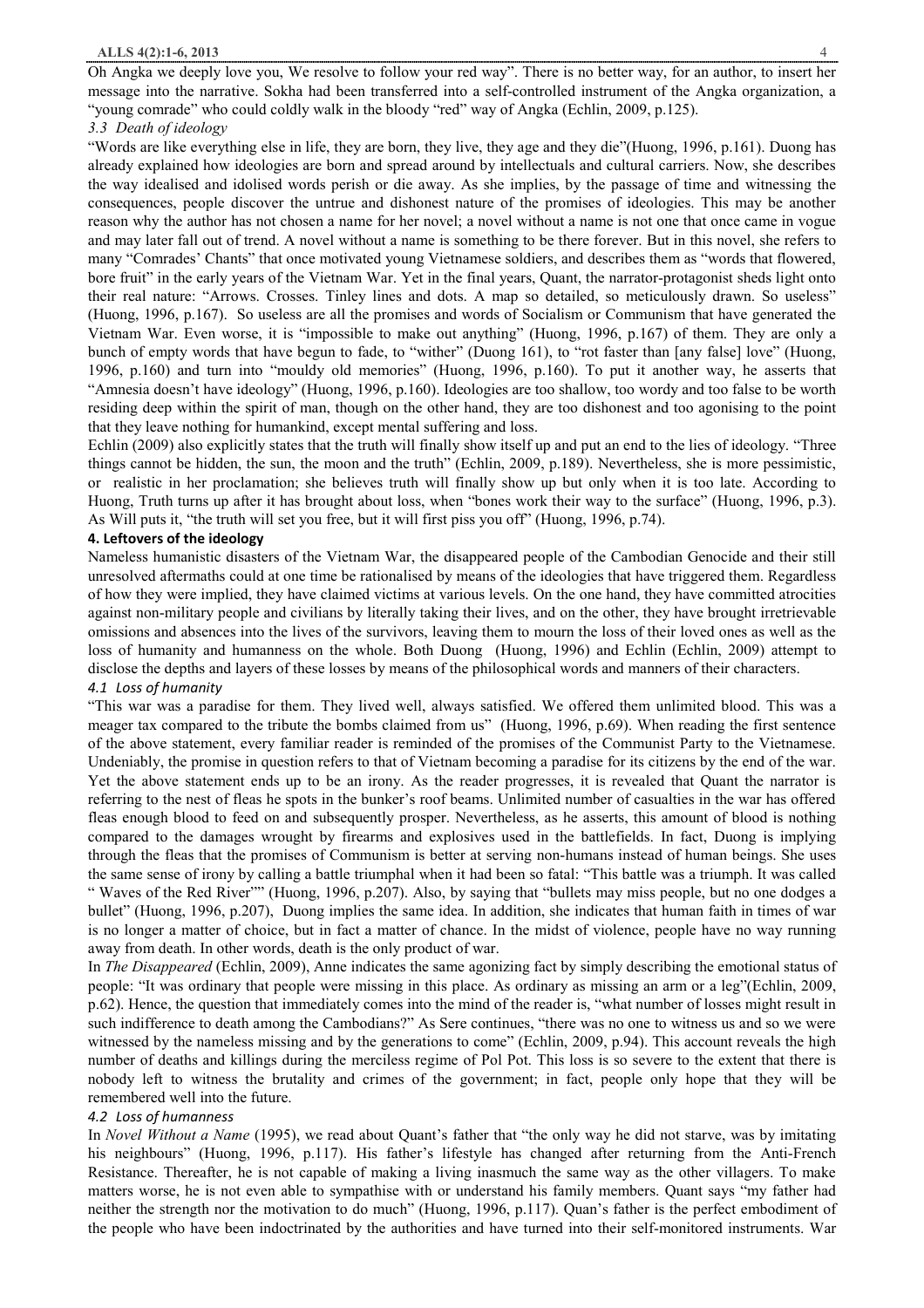#### **ALLS 4(2):1-6, 2013** 5

not only takes life away from its victims, but also takes the ability to live a normal life away from the survivors. Later, Quant will at a later part of the novel explain this effect with crystal-clear precision:

"Never. We never forget any ting, never lose anything, never exchange anything, never undo what has been done. There is no way back to the source, to the place where the pure, clear water gushed forth. The river had cut across the countryside, the towns, dragging refuse and mud in its wake (Huong, 1996, p.148).

From the very beginning in *The Disappeared* (2009), Anne's fathers proclaims that "force turns the one subjected to it into a thing"(Echlin, 2009, p.32). In the pages that follow, when Anne is wandering in the streets of Cambodia, she finds the embodiments of this statement. While after the subversion of Pol Pot regime, ordinary people begin to regain their long lost passion in the use of language, there are still those who remain static and incapable of doing so. They are the previous tortured ones, the true instruments of Angka: "For them, there was no exhilaration in language. Virtue is terror, terror is virtue. Without slogans, they found themselves speechless" (Echlin, 2009, p.116). Even after the attacks by Vietnam, when Pol Pot's soldiers flee to the countryside, Echlin describes the Jungle camps to be filled with "young men who knew no way of life but war, restless and waiting" (Echlin, 2009, p.130). Their spirits have been drastically transformed by the slogans and doctrines of the Angka regime that they had turned into "things". Anne also observes Sokha with "iron in his soul" because "their words were buried into him". Years after the fall of Pol Pot, although at times "he was tempted by …clean air…Clean skin…But inside his nostrils the air stank of corpses and burning hair and diarrhea" (Echlin, 2009, p.116), Sokha himself is aware of this fact, when he says, though still alive, he is a first-hand victim of the previous regime. Also, in Choeung Ek, when Anne goes to visit the cases of skulls, a man who had at the time of Pol Pot's regime witnessed and participated in some of the killings explains: Now "I am a living dead. I have my body, I can move, I can speak, I can eat, but I am nothing (Echlin, 2009, p.88). At last, by rendering all the above, Echlin declares that "this thing is sure: Time is no healer"(Echlin, 2009, p.12).

#### *4.3 Loss of humanity*

Amongst the very first images in *Novel Without a Name* (1995) is that of Quant's description of the decay of the human body:

"So this was how graceful, the girlish bodies rotted, decomposing into swollen old corpses…Maggots swarm in their wounds, their eyes and mouth. Fact white leaves ... plunging in and out of them in a drunken orgy" (Huong, 1996, p.3).

However, this bodily decay can be extended to understand the corruption of humanity in times of war. As a result of war, human bodies have turned into nesting grounds for the lowliest and most disgusting animals. In his description he explains how maggots are feeding from the most precious portions of the bodies: veins, eyes and mouths, which is an irony to the promises of Communism. The promise of a paradise for mankind, respect and glory for the Vietnamese, has instead turned this land into a haven for fleas and maggots.

Even worse is when the human beings take pleasure in the taste of human flesh and blood. Quant remembers his soldiers inviting him to taste their cookies: "Chief, if only you knew! Orangutans are almost humans. There is no tastier flesh" (Huong, 1996, p.9). This decline in humanity is also evident when some of the soldiers resort to bestiality and have sex with animals. Animalisation of human beings, is in fact an irresistible outcome of war. Moreover, because soldiers were living in as community, every member is expected to conform to the tendency of the group to at least "demonstrate its power" (Huong, 1996, p.9). Even Quant cannot resist this claim of membership and is obliged to taste their food. "It was done. I had eaten it….the taste of human flesh in my mouth" (Huong, 1996, p.11). In another situation it is implied that war makes 'killing' the profession of the human. When Quant asks of Bien: "It's a coffin, isn't it?", he replies " -yes, our special product" (Huong, 1996, p.180). This is again highlighted when Bien explains: "…the only way to get the coffins over the mountain is on the back of those men" (Huong, 1996, p.192). In the end, Quant himself confesses that "like other soldiers, I was prepared to accept this strange gift. Fighting and dying; two acts, the same indescribable beauty of war" (Huong, 1996, p.192).

In *The Disappeared* (209), Echlin similarly emphasizes on the loss of humanity as the most obvious outcome of war. It is evident when Sokha remembers the time when one of the Angka soldiers offered him some liver and said: "One man's liver is another man's food"(Echlin, 2009, p.128), in order to test his loyalty to the regime. Even after the collapse of Angka's regim, Will describes the situation in Kampong Cham as such: "Everything eats everything else" and then explains that all these food in Cambodia is fertilized with human flesh and then sadly continues: "But we gotta eat" (Echlin, 2009, p.107). The theme of the loss of humanity as the result of war is explicitly asserted in the novel, when Will says: "People have top brain and bottom brain. The bottom brain is for survival and seduction...the guys were turned to bottom brain life" (Echlin, 2009, p.96). In order to foreground this theme, Echlin (2009) presents a situation in which a young girl has been arrested by the soldiers of the previous regime. "She does not even wear a number. She was not even worth a number. This is war. This is darkness" (Echlin, 2009, p.110). This explanation reflects Echlin's protest against the position of human beings during the Pol Pot Genocide. The individuality of human beings was ignored and they were reduced to numbers. The girl in the description, was not worth even to that level. She was readily available to any torture or killing in the Tuol Sleng. Echlin uses a famous slogan used by those soldiers to show the dark heart of Angka regime, which says: "Better to kill an innocent than to leave one traitor alive. This is the heart of Purity". Later, she elaborates that "corruption likes darkness" (Echlin, 2009, p.109).

#### **5. Traumatic effects**

In one of the most general definitions of trauma, as proposed by Cathy Caruth (Caruth, 1995), a leading theorist in trauma studies, trama has been defned as a response to "an overhelming experience" of a shocking or "catastrophic event". This response, as Cruth (Caruth, 1995) asserts, usually occurs in a "delayed" and "uncontrolled" way, and in